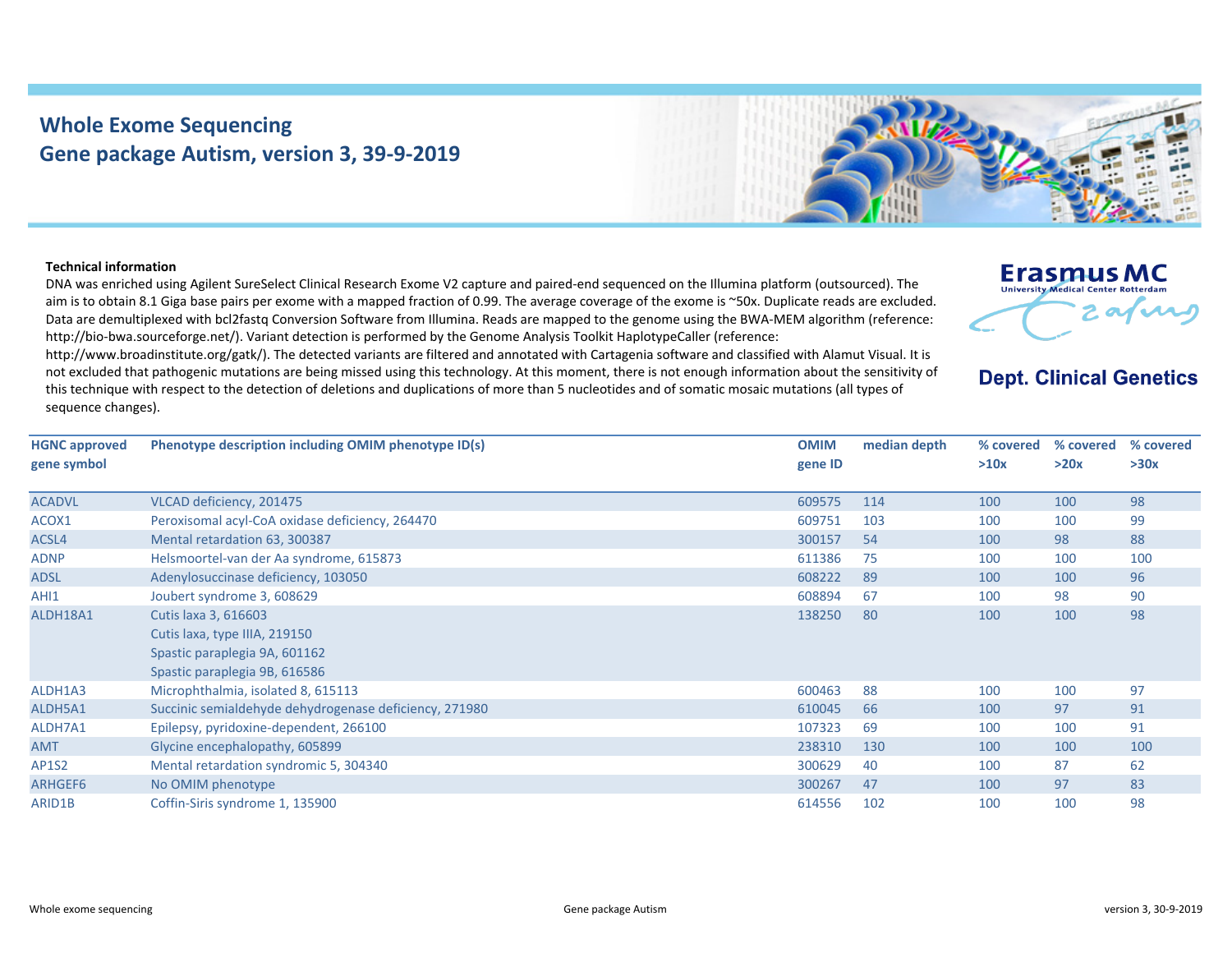| <b>HGNC approved</b> | Phenotype description including OMIM phenotype ID(s)                                                                                                                                                                                            | <b>OMIM</b> | median depth |      | % covered % covered | % covered |
|----------------------|-------------------------------------------------------------------------------------------------------------------------------------------------------------------------------------------------------------------------------------------------|-------------|--------------|------|---------------------|-----------|
| gene symbol          |                                                                                                                                                                                                                                                 | gene ID     |              | >10x | >20x                | >30x      |
| <b>ARX</b>           | Epileptic encephalopathy, early infantile, 1, 308350<br>Hydranencephaly with abnormal genitalia, 300215<br>Lissencephaly 2, 300215<br>Mental retardation 29 and others, 300419<br>Partington syndrome, 309510<br>Proud syndrome, 300004         | 300382      | 46           | 89   | 79                  | 68        |
| ASH1L                | Mental retardation 52, 617796                                                                                                                                                                                                                   | 607999      | 69           | 100  | 100                 | 97        |
| ASXL3                | Bainbridge-Ropers syndrome, 615485                                                                                                                                                                                                              | 615115      | 69           | 99   | 99                  | 97        |
| ATP1A2               | Alternating hemiplegia of childhood 1, 104290<br>Migraine, familial basilar, 602481<br>Migraine, familial hemiplegic, 2, 602481                                                                                                                 | 182340      | 130          | 100  | 100                 | 100       |
| AUTS2                | Mental retardation 26, 615834                                                                                                                                                                                                                   | 607270      | 122          | 100  | 100                 | 98        |
| <b>BCKDK</b>         | Branched-chain ketoacid dehydrogenase kinase deficiency, 614923                                                                                                                                                                                 | 614901      | 167          | 100  | 100                 | 100       |
| <b>BRAF</b>          | Adenocarcinoma of lung, somatic, 211980<br>Cardiofaciocutaneous syndrome, 115150<br>Colorectal cancer, somatic<br>LEOPARD syndrome 3, 613707<br>Melanoma, malignant, somatic<br>Nonsmall cell lung cancer, somatic<br>Noonan syndrome 7, 613706 | 164757      | 68           | 100  | 100                 | 94        |
| C12orf57             | Temtamy syndrome, 218340                                                                                                                                                                                                                        | 615140      | 141          | 100  | 100                 | 100       |
| CACNA1C              | Brugada syndrome 3, 611875<br>Long QT syndrome 8, 618447<br>Timothy syndrome, 601005                                                                                                                                                            | 114205      | 123          | 100  | 100                 | 99        |
| <b>CACNA1H</b>       | {Epilepsy, childhood absence, susceptibility to, 6}, 611942<br>{Epilepsy, idiopathic generalized, susceptibility to, 6}, 611942<br>Hyperaldosteronism, familial, type IV, 617027                                                                | 607904      | 127          | 100  | 99                  | 97        |
| CAMTA1               | Cerebellar ataxia, nonprogressive, with mental retardation, 614756                                                                                                                                                                              | 611501      | 161          | 100  | 99                  | 97        |
| <b>CBS</b>           | Homocystinuria, B6-responsive and nonresponsive types, 236200<br>Thrombosis, hyperhomocysteinemic, 236200                                                                                                                                       | 613381      | 127          | 100  | 100                 | 100       |
| CDKL5                | Epileptic encephalopathy, early infantile, 2, 300672                                                                                                                                                                                            | 300203      | 58           | 100  | 97                  | 87        |
| CDKN1C               | Beckwith-Wiedemann syndrome, 130650<br>IMAGE syndrome, 614732                                                                                                                                                                                   | 600856      | 74           | 90   | 83                  | 76        |
| CHD <sub>2</sub>     | Epileptic encephalopathy, childhood-onset, 615369                                                                                                                                                                                               | 602119      | 72           | 100  | 100                 | 96        |
| CHD7                 | CHARGE syndrome, 214800<br>Hypogonadotropic hypogonadism 5 with or without anosmia, 612370                                                                                                                                                      | 608892      | 87           | 100  | 100                 | 97        |
| CHD <sub>8</sub>     | {Autism, susceptibility to, 18}, 615032                                                                                                                                                                                                         | 610528      | 85           | 100  | 100                 | 98        |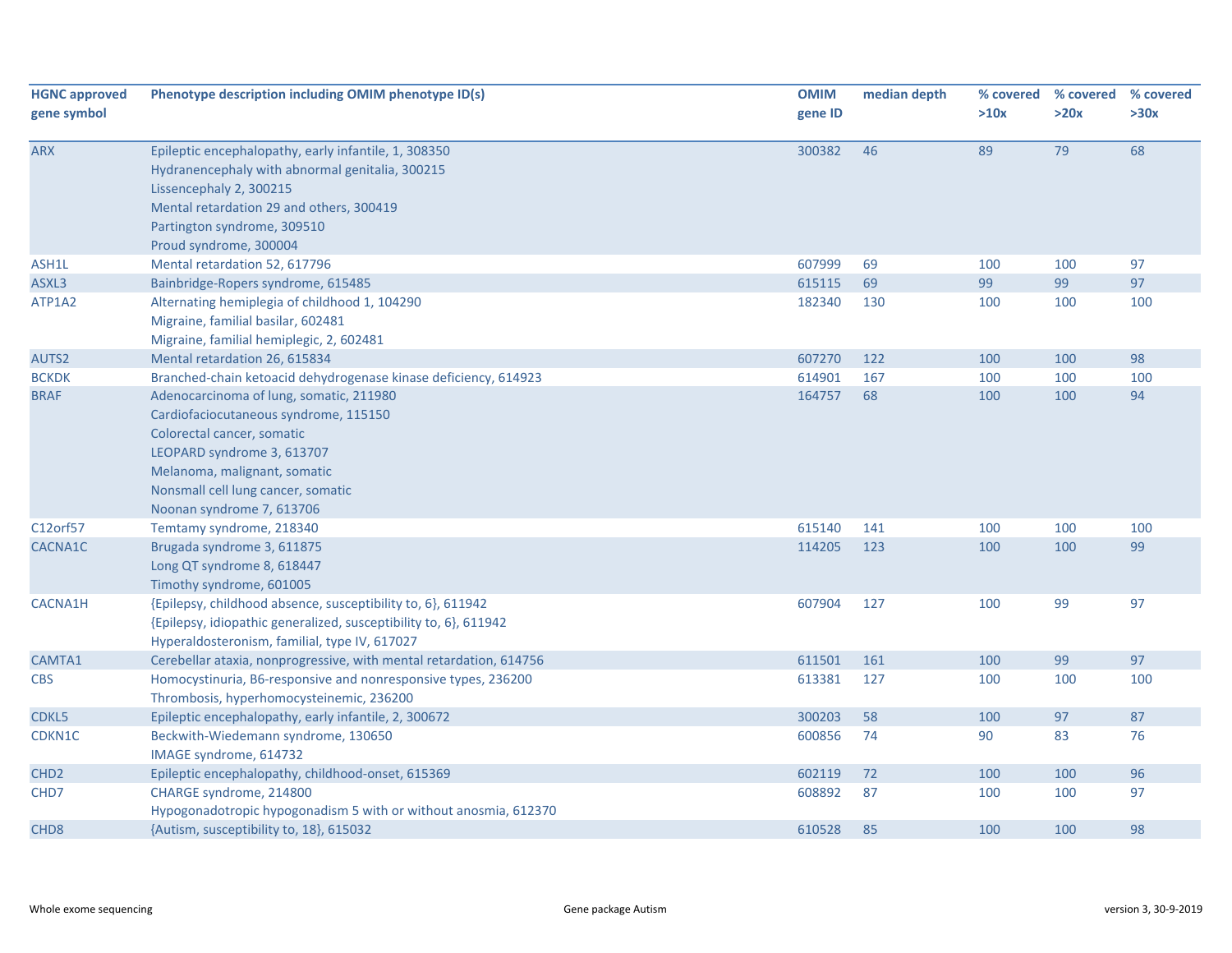| <b>HGNC approved</b><br>gene symbol | Phenotype description including OMIM phenotype ID(s)                                      | <b>OMIM</b><br>gene ID | median depth | >10x | % covered % covered<br>>20x | % covered<br>>30x |
|-------------------------------------|-------------------------------------------------------------------------------------------|------------------------|--------------|------|-----------------------------|-------------------|
| CLN8                                | Ceroid lipofuscinosis, neuronal, 8, 600143                                                | 607837                 | 129          | 100  | 100                         | 100               |
|                                     | Ceroid lipofuscinosis, neuronal, 8, Northern epilepsy variant, 610003                     |                        |              |      |                             |                   |
| CNTNAP2                             | {Autism susceptibility 15}, 612100                                                        | 604569                 | 73           | 100  | 100                         | 99                |
|                                     | Cortical dysplasia-focal epilepsy syndrome, 610042                                        |                        |              |      |                             |                   |
|                                     | Pitt-Hopkins like syndrome 1, 610042                                                      |                        |              |      |                             |                   |
| <b>COL18A1</b>                      | Knobloch syndrome, type 1, 267750                                                         | 120328                 | 143          | 100  | 100                         | 97                |
| <b>CREBBP</b>                       | Menke-Hennekam syndrome 1, 618332                                                         | 600140                 | 85           | 100  | 99                          | 94                |
|                                     | Rubinstein-Taybi syndrome 1, 180849                                                       |                        |              |      |                             |                   |
| <b>CTCF</b>                         | Mental retardation 21, 615502                                                             | 604167                 | 98           | 100  | 100                         | 100               |
| CTNNB1                              | Colorectal cancer, somatic, 114500                                                        | 116806                 | 62           | 100  | 100                         | 97                |
|                                     | Exudative vitreoretinopathy 7, 617572                                                     |                        |              |      |                             |                   |
|                                     | Hepatocellular carcinoma, somatic, 114550                                                 |                        |              |      |                             |                   |
|                                     | Medulloblastoma, somatic, 155255                                                          |                        |              |      |                             |                   |
|                                     | Neurodevelopmental disorder with spastic diplegia and visual defects, 615075              |                        |              |      |                             |                   |
|                                     | Ovarian cancer, somatic, 167000                                                           |                        |              |      |                             |                   |
|                                     | Pilomatricoma, somatic, 132600                                                            |                        |              |      |                             |                   |
| DCHS1                               | Mitral valve prolapse 2, 607829                                                           | 603057                 | 128          | 100  | 100                         | 100               |
|                                     | Van Maldergem syndrome 1, 601390                                                          |                        |              |      |                             |                   |
| <b>DCX</b>                          | Lissencephaly, 300067                                                                     | 300121                 | 57           | 100  | 98                          | 92                |
|                                     | Subcortical laminal heterotopia, 300067                                                   |                        |              |      |                             |                   |
| DEAF1                               | ?Dyskinesia, seizures, and intellectual developmental disorder, 617171                    | 602635                 | 86           | 100  | 97                          | 90                |
|                                     | Mental retardation 24, 615828                                                             |                        |              |      |                             |                   |
| DEPDC5                              | Epilepsy, familial focal, with variable foci 1, 604364                                    | 614191                 | 83           | 100  | 100                         | 97                |
| DHCR7                               | Smith-Lemli-Opitz syndrome, 270400                                                        | 602858                 | 112          | 100  | 100                         | 100               |
| <b>DMD</b>                          | Becker muscular dystrophy, 300376                                                         | 300377                 | 46           | 100  | 96                          | 81                |
|                                     | Cardiomyopathy, dilated, 3B, 302045                                                       |                        |              |      |                             |                   |
|                                     | Duchenne muscular dystrophy, 310200                                                       |                        |              |      |                             |                   |
| <b>DMPK</b>                         | Myotonic dystrophy 1, 160900                                                              | 605377                 | 117          | 100  | 100                         | 99                |
| DYRK1A                              | Mental retardation 7, 614104                                                              | 600855                 | 75           | 100  | 100                         | 98                |
| EHMT1                               | Kleefstra syndrome 1, 610253                                                              | 607001                 | 126          | 99   | 99                          | 99                |
| EIF4E                               | {Autism, susceptibility to, 19}, 615091                                                   | 133440                 | 60           | 100  | 96                          | 93                |
| FGD1                                | Aarskog-Scott syndrome, 305400                                                            | 300546                 | 71           | 100  | 98                          | 95                |
|                                     | Mental retardation syndromic 16, 305400                                                   |                        |              |      |                             |                   |
| FOXG1                               | Rett syndrome, congenital variant, 613454                                                 | 164874                 | 127          | 97   | 90                          | 84                |
| FOXP1                               | Mental retardation with language impairment and with or without autistic features, 613670 | 605515                 | 80           | 100  | 100                         | 98                |
| FTSJ1                               | Mental retardation 9/44, 309549                                                           | 300499                 | 91           | 100  | 100                         | 93                |
| GABRB3                              | {Epilepsy, childhood absence, susceptibility to, 5}, 612269                               | 137192                 | 95           | 100  | 100                         | 98                |
|                                     | Epileptic encephalopathy, early infantile, 43, 617113                                     |                        |              |      |                             |                   |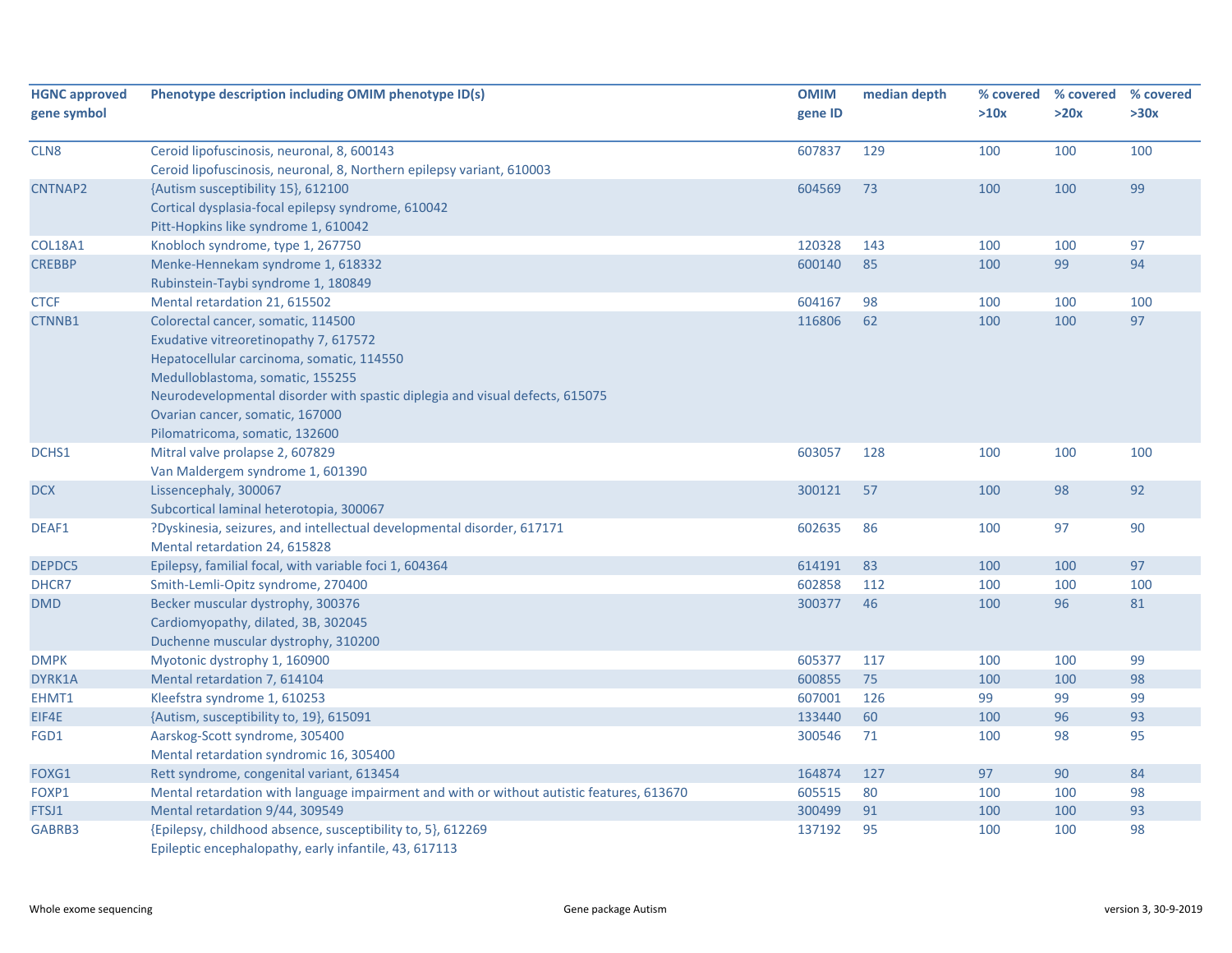| <b>HGNC approved</b> | Phenotype description including OMIM phenotype ID(s)                                             | <b>OMIM</b> | median depth     |      | % covered % covered | % covered |
|----------------------|--------------------------------------------------------------------------------------------------|-------------|------------------|------|---------------------|-----------|
| gene symbol          |                                                                                                  | gene ID     |                  | >10x | >20x                | >30x      |
| <b>GAMT</b>          | Cerebral creatine deficiency syndrome 2, 612736                                                  | 601240      | 85               | 100  | 99                  | 95        |
| <b>GATM</b>          | Cerebral creatine deficiency syndrome 3, 612718                                                  | 602360      | 65               | 100  | 100                 | 98        |
| <b>GCSH</b>          | ?Glycine encephalopathy, 605899                                                                  | 238330      | 93               | 100  | 89                  | 62        |
| <b>GLDC</b>          | Glycine encephalopathy, 605899                                                                   | 238300      | 67               | 100  | 98                  | 91        |
| <b>GLYCTK</b>        | D-glyceric aciduria, 220120                                                                      | 610516      | 136              | 100  | 100                 | 100       |
| <b>GNS</b>           | Mucopolysaccharidosis type IIID, 252940                                                          | 607664      | 68               | 100  | 100                 | 98        |
| GRIA3                | Mental retardation 94, 300699                                                                    | 305915      | 51               | 100  | 98                  | 88        |
| <b>GRIN2A</b>        | Epilepsy, focal, with speech disorder and with or without mental retardation, 245570             | 138253      | 103              | 100  | 100                 | 100       |
| <b>GRIN2B</b>        | Epileptic encephalopathy, early infantile, 27, 616139                                            | 138252      | 122              | 100  | 100                 | 99        |
|                      | Mental retardation 6, 613970                                                                     |             |                  |      |                     |           |
| H <sub>19</sub>      | Beckwith-Wiedemann syndrome, 130650                                                              | 103280      | No coverage data |      |                     |           |
|                      | Silver-Russell syndrome, 180860                                                                  |             |                  |      |                     |           |
|                      | Wilms tumor 2, 194071                                                                            |             |                  |      |                     |           |
| HCN1                 | Epileptic encephalopathy, early infantile, 24, 615871                                            | 602780      | 79               | 100  | 100                 | 98        |
|                      | Generalized epilepsy with febrile seizures plus, type 10, 618482                                 |             |                  |      |                     |           |
| <b>HDC</b>           | {Gilles de la Tourette syndrome, susceptibility to}, 137580                                      | 142704      | 107              | 100  | 100                 | 100       |
| <b>HEPACAM</b>       | Megalencephalic leukoencephalopathy with subcortical cysts 2A, 613925                            | 611642      | 97               | 100  | 100                 | 99        |
|                      | Megalencephalic leukoencephalopathy with subcortical cysts 2B, remitting, with or without mental |             |                  |      |                     |           |
|                      | retardation, 613926                                                                              |             |                  |      |                     |           |
| HERC <sub>2</sub>    | Mental retardation 38, 615516                                                                    | 605837      | 102              | 100  | 99                  | 96        |
|                      | [Skin/hair/eye pigmentation 1, blond/brown hair], 227220                                         |             |                  |      |                     |           |
|                      | [Skin/hair/eye pigmentation 1, blue/nonblue eyes], 227220                                        |             |                  |      |                     |           |
| <b>HGSNAT</b>        | Mucopolysaccharidosis type IIIC (Sanfilippo C), 252930                                           | 610453      | 70               | 94   | 94                  | 92        |
|                      | Retinitis pigmentosa 73, 616544                                                                  |             |                  |      |                     |           |
| HOXA1                | Athabaskan brainstem dysgenesis syndrome, 601536                                                 | 142955      | 126              | 100  | 100                 | 100       |
|                      | Bosley-Salih-Alorainy syndrome, 601536                                                           |             |                  |      |                     |           |
| IGF <sub>2</sub>     | ?Growth restriction, severe, with distinctive facies, 616489                                     | 147470      | 100              | 100  | 100                 | 100       |
| IL1RAPL1             | Mental retardation 21/34, 300143                                                                 | 300206      | 52               | 100  | 98                  | 88        |
| <b>INPP5E</b>        | Joubert syndrome 1, 213300                                                                       | 613037      | 113              | 100  | 100                 | 97        |
|                      | Mental retardation, truncal obesity, retinal dystrophy, and micropenis, 610156                   |             |                  |      |                     |           |
| IQSEC2               | Mental retardation 1/78, 309530                                                                  | 300522      | 66               | 98   | 92                  | 85        |
| KCNQ10T1             | Beckwith-Wiedemann syndrome, 130650                                                              | 604115      | No coverage data |      |                     |           |
| KMT5B                | Mental retardation 51, 617788                                                                    | 610881      | 96               | 100  | 100                 | 99        |
| L2HGDH               | L-2-hydroxyglutaric aciduria, 236792                                                             | 609584      | 74               | 100  | 100                 | 97        |
| <b>MAB21L2</b>       | Microphthalmia/coloboma and skeletal dysplasia syndrome, 615877                                  | 604357      | 170              | 100  | 100                 | 100       |
| MAGEL2               | Schaaf-Yang syndrome, 615547                                                                     | 605283      | 88               | 100  | 98                  | 93        |
| <b>MAOA</b>          | {Antisocial behavior}, 300615                                                                    | 309850      | 49               | 100  | 99                  | 92        |
|                      | Brunner syndrome, 300615                                                                         |             |                  |      |                     |           |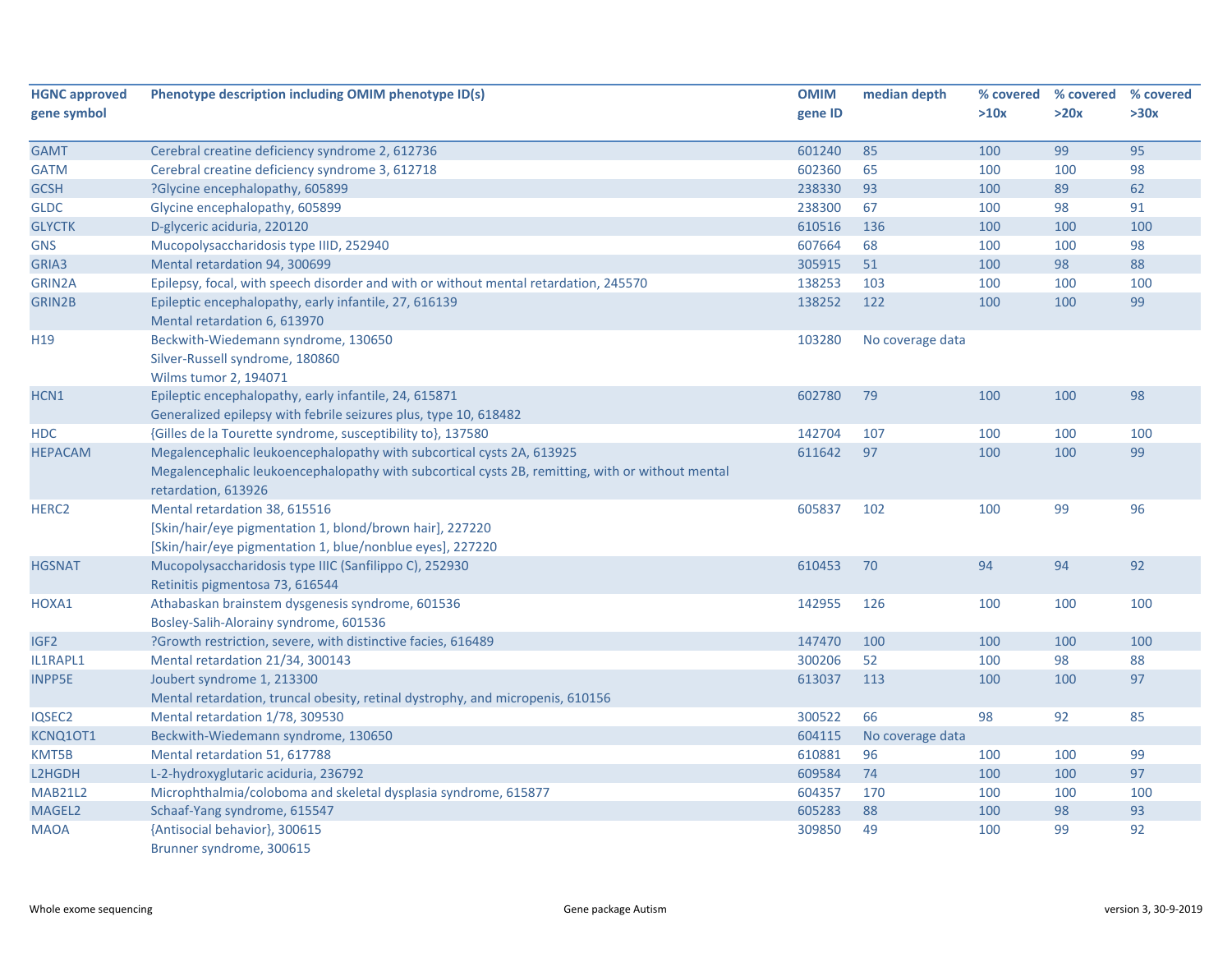| <b>HGNC approved</b><br>gene symbol | Phenotype description including OMIM phenotype ID(s)                                                            | <b>OMIM</b><br>gene ID | median depth | % covered<br>>10x | % covered<br>>20x | % covered<br>>30x |
|-------------------------------------|-----------------------------------------------------------------------------------------------------------------|------------------------|--------------|-------------------|-------------------|-------------------|
| MAP2K1                              | Cardiofaciocutaneous syndrome 3, 615279                                                                         | 176872                 | 79           | 100               | 100               | 96                |
| MBD5                                | Mental retardation 1, 156200                                                                                    | 611472                 | 81           | 100               | 100               | 99                |
| MECP <sub>2</sub>                   | {Autism susceptibility 3}, 300496                                                                               | 300005                 | 113          | 100               | 100               | 96                |
|                                     | Encephalopathy, neonatal severe, 300673                                                                         |                        |              |                   |                   |                   |
|                                     | Mental retardation syndromic, Lubs type, 300260                                                                 |                        |              |                   |                   |                   |
|                                     | Mental retardation, syndromic 13, 300055                                                                        |                        |              |                   |                   |                   |
|                                     | Rett syndrome, 312750                                                                                           |                        |              |                   |                   |                   |
|                                     | Rett syndrome, atypical, 312750                                                                                 |                        |              |                   |                   |                   |
|                                     | Rett syndrome, preserved speech variant, 312750                                                                 |                        |              |                   |                   |                   |
| MED12                               | Lujan-Fryns syndrome, 309520                                                                                    | 300188                 | 68           | 100               | 100               | 97                |
|                                     | Ohdo syndrome, 300895                                                                                           |                        |              |                   |                   |                   |
|                                     | Opitz-Kaveggia syndrome, 305450                                                                                 |                        |              |                   |                   |                   |
| MED13L                              | Mental retardation and distinctive facial features with or without cardiac defects, 616789                      | 608771                 | 73           | 100               | 100               | 97                |
|                                     | Transposition of the great arteries, dextro-looped 1, 608808                                                    |                        |              |                   |                   |                   |
| MEF2C                               | Chromosome 5q14.3 deletion syndrome, 613443                                                                     | 600662                 | 93           | 100               | 99                | 96                |
|                                     | Mental retardation, stereotypic movements, epilepsy, and/or cerebral malformations, 613443                      |                        |              |                   |                   |                   |
| METTL23                             | Mental retardation 44, 615942                                                                                   | 615262                 | 66           | 100               | 100               | 98                |
| MID1                                | Opitz GBBB syndrome, type I, 300000                                                                             | 300552                 | 89           | 100               | 100               | 93                |
| <b>MKKS</b>                         | Bardet-Biedl syndrome 6, 605231                                                                                 | 604896                 | 80           | 100               | 100               | 100               |
|                                     | McKusick-Kaufman syndrome, 236700                                                                               |                        |              |                   |                   |                   |
| MLC1                                | Megalencephalic leukoencephalopathy with subcortical cysts, 604004                                              | 605908                 | 79           | 100               | 100               | 94                |
| <b>MMUT</b>                         | Methylmalonic aciduria, mut(0) type, 251000                                                                     | 609058                 | 75           | 100               | 100               | 95                |
| MYT1L                               | Mental retardation 39, 616521                                                                                   | 613084                 | 95           | 100               | 100               | 97                |
| <b>NAA15</b>                        | Mental retardation 50, 617787                                                                                   | 608000                 | 79           | 100               | 100               | 95                |
| <b>NAGLU</b>                        | ?Charcot-Marie-Tooth disease, axonal, type 2V, 616491                                                           | 609701                 | 112          | 100               | 97                | 93                |
|                                     | Mucopolysaccharidosis type IIIB (Sanfilippo B), 252920                                                          |                        |              |                   |                   |                   |
| <b>NDP</b>                          | Exudative vitreoretinopathy 2, 305390                                                                           | 300658                 | 77           | 100               | 100               | 100               |
|                                     | Norrie disease, 310600                                                                                          |                        |              |                   |                   |                   |
| <b>NFIX</b>                         | Marshall-Smith syndrome, 602535                                                                                 | 164005                 | 154          | 100               | 100               | 100               |
|                                     | Sotos syndrome 2, 614753                                                                                        |                        |              |                   |                   |                   |
| <b>NHS</b>                          | Cataract 40, 302200                                                                                             | 300457                 | 57           | 100               | 96                | 90                |
|                                     | Nance-Horan syndrome, 302350                                                                                    |                        |              |                   |                   |                   |
| <b>NIPBL</b>                        | Cornelia de Lange syndrome 1, 122470                                                                            | 608667                 | 65           | 100               | 98                | 92                |
| NLGN3                               | {Asperger syndrome susceptibility 1}, 300494                                                                    | 300336                 | 100          | 100               | 100               | 98                |
|                                     | {Autism susceptibility 1}, 300425                                                                               |                        |              |                   |                   |                   |
| NLGN4X                              | {Asperger syndrome susceptibility 2}, 300497<br>{Autism susceptibility 2}, 300495<br>Mental retardation, 300495 | 300427                 | 179          | 100               | 100               | 100               |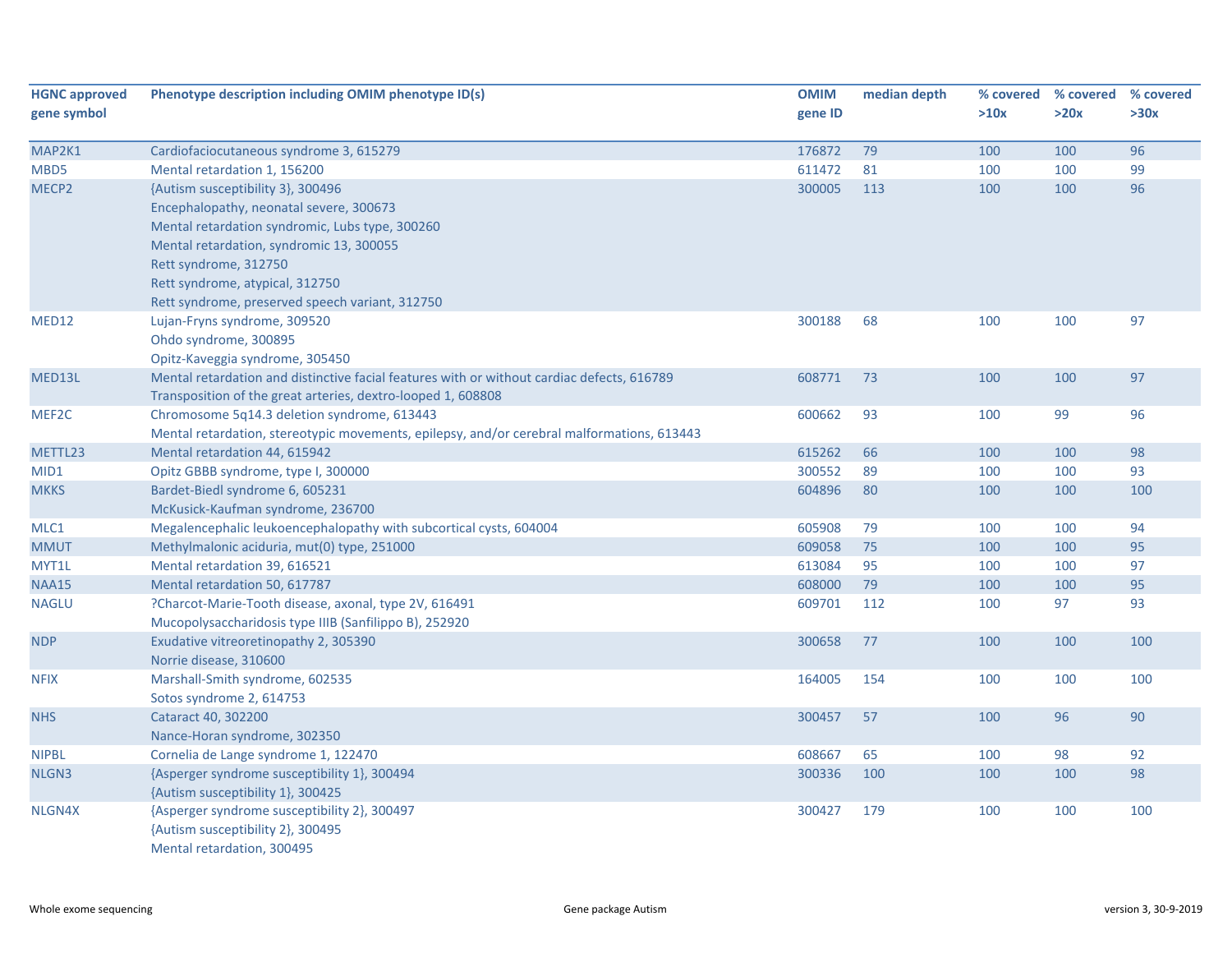| <b>HGNC approved</b><br>gene symbol | Phenotype description including OMIM phenotype ID(s)                                               | <b>OMIM</b><br>gene ID | median depth | >10x | % covered % covered<br>>20x | % covered<br>>30x |
|-------------------------------------|----------------------------------------------------------------------------------------------------|------------------------|--------------|------|-----------------------------|-------------------|
|                                     |                                                                                                    |                        |              |      |                             |                   |
| NPHP1                               | Joubert syndrome 4, 609583                                                                         | 607100                 | 58           | 100  | 98                          | 88                |
|                                     | Nephronophthisis 1, juvenile, 256100                                                               |                        |              |      |                             |                   |
|                                     | Senior-Loken syndrome-1, 266900                                                                    |                        |              |      |                             |                   |
| NR2F1                               | Bosch-Boonstra-Schaaf optic atrophy syndrome, 615722                                               | 132890                 | 197          | 100  | 100                         | 100               |
| NRXN1                               | Pitt-Hopkins-like syndrome 2, 614325                                                               | 600565                 | 104          | 100  | 100                         | 97                |
|                                     | {Schizophrenia, susceptibility to, 17}, 614332                                                     |                        |              |      |                             |                   |
| NSD1                                | Leukemia, acute myeloid, 601626                                                                    | 606681                 | 77           | 100  | 100                         | 98                |
|                                     | Sotos syndrome 1, 117550                                                                           |                        |              |      |                             |                   |
| NSUN2                               | Mental retardation 5, 611091                                                                       | 610916                 | 85           | 100  | 99                          | 92                |
| OPHN1                               | Mental retardation, with cerebellar hypoplasia and distinctive facial appearance, 300486           | 300127                 | 52           | 100  | 96                          | 84                |
| PAFAH1B1                            | Lissencephaly 1, 607432                                                                            | 601545                 | 82           | 100  | 96                          | 90                |
|                                     | Subcortical laminar heterotopia, 607432                                                            |                        |              |      |                             |                   |
| PAH                                 | [Hyperphenylalaninemia, non-PKU mild], 261600                                                      | 612349                 | 68           | 100  | 99                          | 95                |
|                                     | Phenylketonuria, 261600                                                                            |                        |              |      |                             |                   |
| PAX6                                | Aniridia, 106210                                                                                   | 607108                 | 73           | 100  | 100                         | 96                |
|                                     | Anterior segment dysgenesis 5, multiple subtypes, 604229                                           |                        |              |      |                             |                   |
|                                     | Cataract with late-onset corneal dystrophy, 106210                                                 |                        |              |      |                             |                   |
|                                     | ?Coloboma of optic nerve, 120430                                                                   |                        |              |      |                             |                   |
|                                     | ?Coloboma, ocular, 120200                                                                          |                        |              |      |                             |                   |
|                                     | Foveal hypoplasia 1, 136520                                                                        |                        |              |      |                             |                   |
|                                     | Keratitis, 148190                                                                                  |                        |              |      |                             |                   |
|                                     | ?Morning glory disc anomaly, 120430                                                                |                        |              |      |                             |                   |
|                                     | Optic nerve hypoplasia, 165550                                                                     |                        |              |      |                             |                   |
| PCDH19                              | Epileptic encephalopathy, early infantile, 9, 300088                                               | 300460                 | 113          | 100  | 100                         | 97                |
| PEX7                                | Peroxisome biogenesis disorder 9B, 614879                                                          | 601757                 | 57           | 100  | 100                         | 95                |
|                                     | Rhizomelic chondrodysplasia punctata, type 1, 215100                                               |                        |              |      |                             |                   |
| PHF8                                | Mental retardation syndrome, Siderius type, 300263                                                 | 300560                 | 61           | 100  | 98                          | 87                |
| <b>PIGV</b>                         | Hyperphosphatasia with mental retardation syndrome 1, 239300                                       | 610274                 | 96           | 100  | 100                         | 100               |
| <b>POGZ</b>                         | White-Sutton syndrome, 616364                                                                      | 614787                 | 88           | 100  | 100                         | 97                |
| POMGNT1                             | Muscular dystrophy-dystroglycanopathy (congenital with brain and eye anomalies), type A, 3, 253280 | 606822                 | 93           | 100  | 100                         | 99                |
|                                     | Muscular dystrophy-dystroglycanopathy (congenital with mental retardation), type B, 3, 613151      |                        |              |      |                             |                   |
|                                     | Muscular dystrophy-dystroglycanopathy (limb-girdle), type C, 3, 613157                             |                        |              |      |                             |                   |
|                                     | Retinitis pigmentosa 76, 617123                                                                    |                        |              |      |                             |                   |
| POMT1                               | Muscular dystrophy-dystroglycanopathy (congenital with brain and eye anomalies), type A, 1, 236670 | 607423                 | 103          | 100  | 100                         | 100               |
|                                     | Muscular dystrophy-dystroglycanopathy (congenital with mental retardation), type B, 1, 613155      |                        |              |      |                             |                   |
|                                     | Muscular dystrophy-dystroglycanopathy (limb-girdle), type C, 1, 609308                             |                        |              |      |                             |                   |
| PQBP1                               | Renpenning syndrome, 309500                                                                        | 300463                 | 100          | 100  | 100                         | 100               |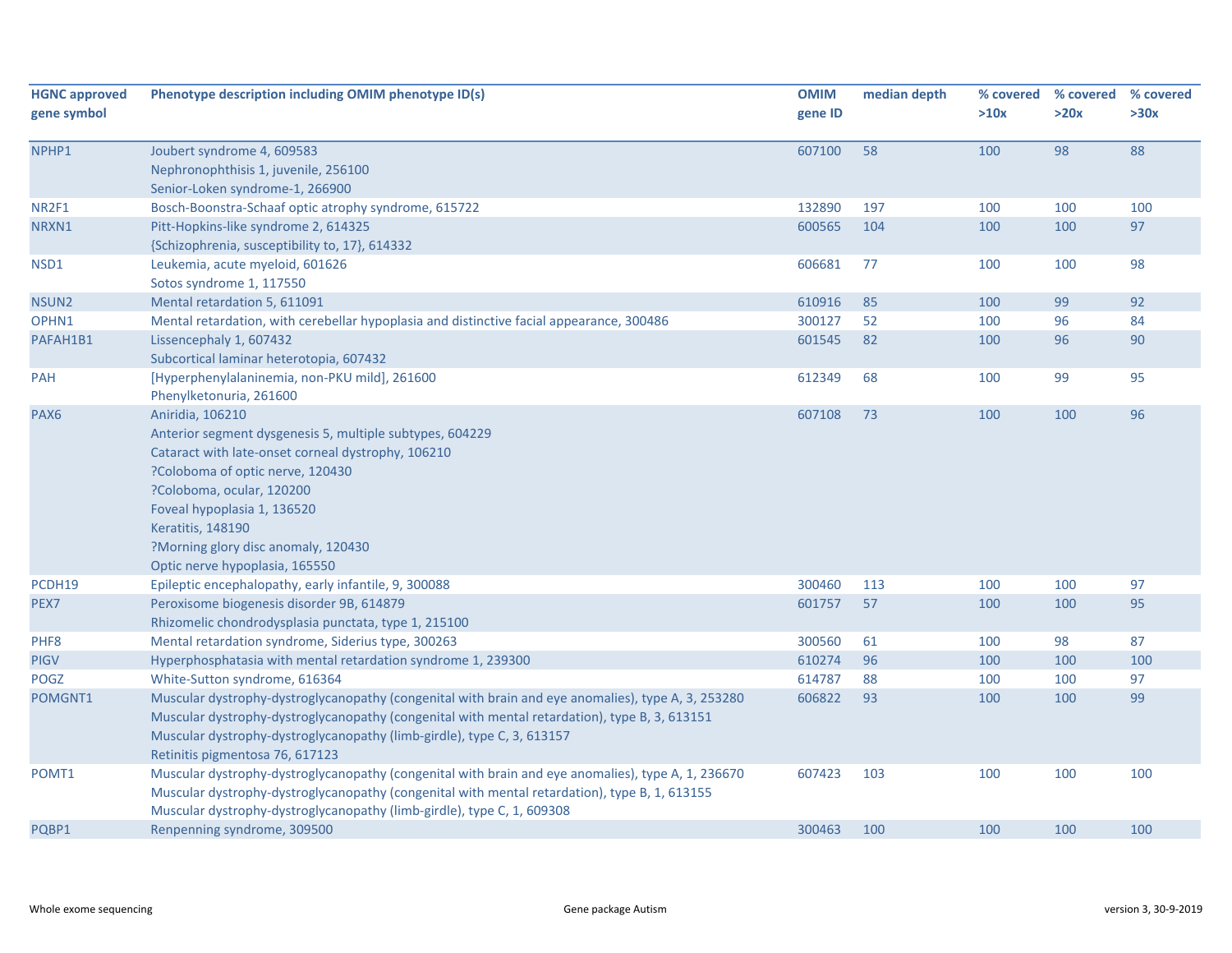| <b>HGNC approved</b> | Phenotype description including OMIM phenotype ID(s)                                                | <b>OMIM</b> | median depth | % covered | % covered | % covered |
|----------------------|-----------------------------------------------------------------------------------------------------|-------------|--------------|-----------|-----------|-----------|
| gene symbol          |                                                                                                     | gene ID     |              | >10x      | >20x      | >30x      |
| <b>PRODH</b>         | Hyperprolinemia, type I, 239500                                                                     | 606810      | 98           | 100       | 95        | 86        |
|                      | {Schizophrenia, susceptibility to, 4}, 600850                                                       |             |              |           |           |           |
| <b>PRSS12</b>        | Mental retardation 1, 249500                                                                        | 606709      | 94           | 100       | 100       | 99        |
| PTCHD1               | {Autism, susceptibility to 4}, 300830                                                               | 300828      | 79           | 100       | 100       | 98        |
| <b>PTEN</b>          | Cowden syndrome 1, 158350                                                                           | 601728      | 115          | 85        | 78        | 76        |
|                      | {Glioma susceptibility 2}, 613028                                                                   |             |              |           |           |           |
|                      | Lhermitte-Duclos syndrome, 158350                                                                   |             |              |           |           |           |
|                      | Macrocephaly/autism syndrome, 605309                                                                |             |              |           |           |           |
|                      | {Meningioma}, 607174                                                                                |             |              |           |           |           |
|                      | Prostate cancer, somatic, 176807                                                                    |             |              |           |           |           |
| RAB39B               | Mental retardation 72, 300271                                                                       | 300774      | 59           | 100       | 100       | 100       |
|                      | Waisman syndrome, 311510                                                                            |             |              |           |           |           |
| <b>RAX</b>           | Microphthalmia, isolated 3, 611038                                                                  | 601881      | 124          | 100       | 100       | 93        |
| <b>RNF135</b>        | No OMIM phenotype                                                                                   | 611358      | 83           | 100       | 100       | 99        |
| RPGRIP1L             | COACH syndrome, 216360                                                                              | 610937      | 60           | 98        | 96        | 89        |
|                      | Joubert syndrome 7, 611560                                                                          |             |              |           |           |           |
|                      | Meckel syndrome 5, 611561                                                                           |             |              |           |           |           |
| RPL5                 | Diamond-Blackfan anemia 6, 612561                                                                   | 603634      | 54           | 99        | 93        | 85        |
| RXYLT1               | Muscular dystrophy-dystroglycanopathy (congenital with brain and eye anomalies), type A, 10, 615041 | 605862      | 90           | 100       | 100       | 94        |
| SCN <sub>2</sub> A   | Epileptic encephalopathy, early infantile, 11, 613721                                               | 182390      | 95           | 100       | 100       | 97        |
|                      | Seizures, benign familial infantile, 3, 607745                                                      |             |              |           |           |           |
| <b>SCN8A</b>         | Cognitive impairment with or without cerebellar ataxia, 614306                                      | 600702      | 110          | 100       | 100       | 98        |
|                      | Epileptic encephalopathy, early infantile, 13, 614558                                               |             |              |           |           |           |
|                      | ?Myoclonus, familial, 2, 618364                                                                     |             |              |           |           |           |
|                      | Seizures, benign familial infantile, 5, 617080                                                      |             |              |           |           |           |
| SETD <sub>2</sub>    | Luscan-Lumish syndrome, 616831                                                                      | 612778      | 68           | 100       | 100       | 98        |
| SETD5                | Mental retardation 23, 615761                                                                       | 615743      | 85           | 100       | 100       | 98        |
| SGSH                 | Mucopolysaccharidosis type IIIA (Sanfilippo A), 252900                                              | 605270      | 103          | 100       | 94        | 90        |
| SHANK <sub>2</sub>   | {Autism susceptibility 17}, 613436                                                                  | 603290      | 123          | 100       | 99        | 96        |
| SHANK3               | Phelan-McDermid syndrome, 606232                                                                    | 606230      | 117          | 99        | 93        | 86        |
|                      | {Schizophrenia 15}, 613950                                                                          |             |              |           |           |           |
| <b>SLC35A3</b>       | ?Arthrogryposis, mental retardation, and seizures, 615553                                           | 605632      | 73           | 100       | 99        | 92        |
| <b>SLC35C1</b>       | Congenital disorder of glycosylation, type IIc, 266265                                              | 605881      | 146          | 100       | 100       | 100       |
| SLC3A1               | Cystinuria, 220100                                                                                  | 104614      | 93           | 100       | 100       | 97        |
| SLC6A1               | Myoclonic-atonic epilepsy, 616421                                                                   | 137165      | 115          | 100       | 100       | 100       |
| SLC6A8               | Cerebral creatine deficiency syndrome 1, 300352                                                     | 300036      | 103          | 100       | 98        | 95        |
| SLC7A9               | Cystinuria, 220100                                                                                  | 604144      | 100          | 100       | 100       | 99        |
| SLC9A6               | Mental retardation syndromic, Christianson type, 300243                                             | 300231      | 64           | 100       | 96        | 84        |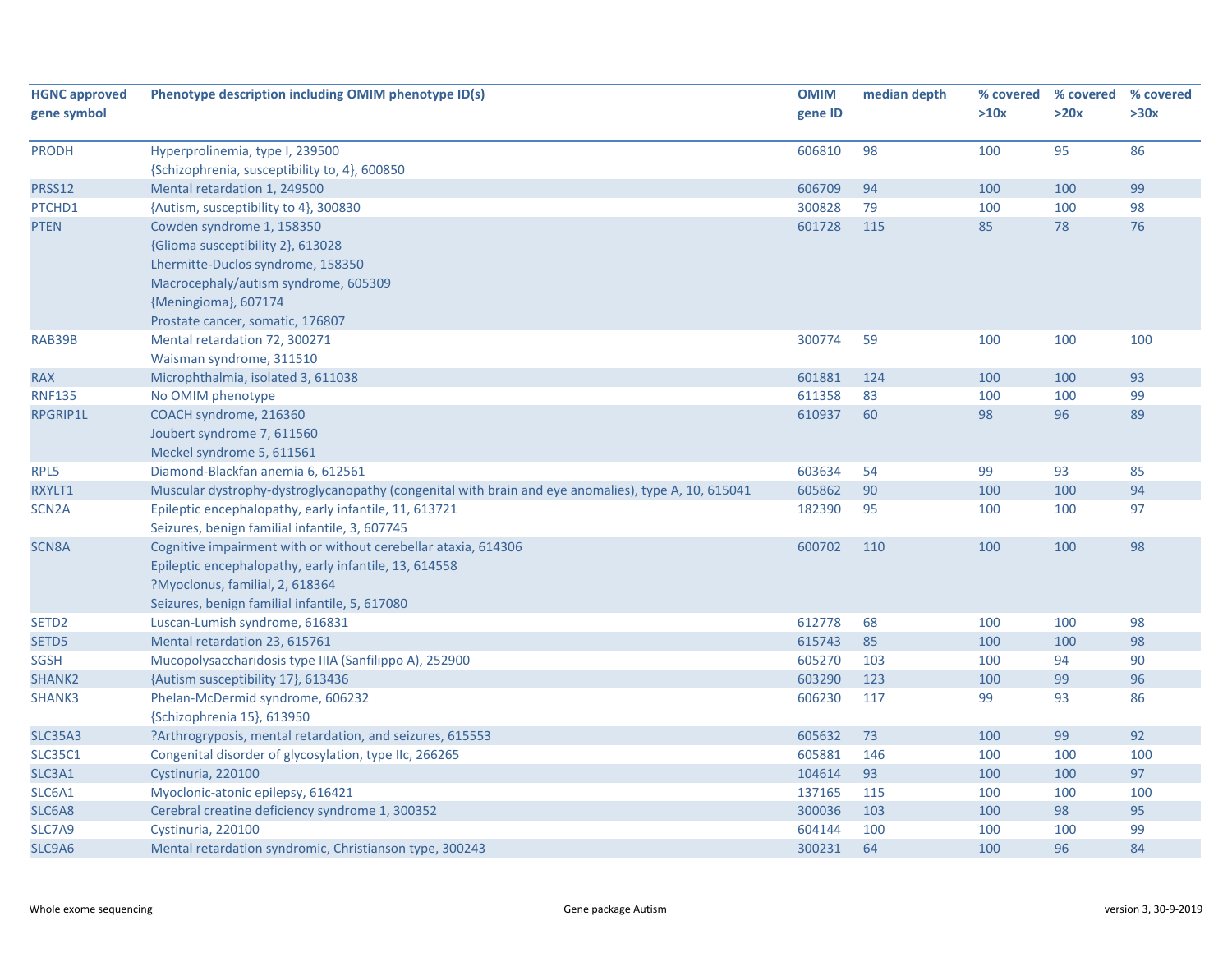| <b>HGNC approved</b> | Phenotype description including OMIM phenotype ID(s)                          | <b>OMIM</b> | median depth |      | % covered % covered | % covered |
|----------------------|-------------------------------------------------------------------------------|-------------|--------------|------|---------------------|-----------|
| gene symbol          |                                                                               | gene ID     |              | >10x | >20x                | >30x      |
|                      |                                                                               |             |              |      |                     |           |
| SLC9A9               | {?Autism susceptibility 16}, 613410                                           | 608396      | 62           | 100  | 100                 | 96        |
| SLITRK1              | Tourette syndrome, 137580                                                     | 609678      | 89           | 100  | 100                 | 100       |
|                      | ?Trichotillomania, 613229                                                     |             |              |      |                     |           |
| SMARCA2              | Nicolaides-Baraitser syndrome, 601358                                         | 600014      | 94           | 98   | 98                  | 96        |
| <b>SOX10</b>         | PCWH syndrome, 609136                                                         | 602229      | 72           | 100  | 97                  | 89        |
|                      | Waardenburg syndrome, type 2E, with or without neurologic involvement, 611584 |             |              |      |                     |           |
|                      | Waardenburg syndrome, type 4C, 613266                                         |             |              |      |                     |           |
| SYNGAP1              | Mental retardation 5, 612621                                                  | 603384      | 158          | 98   | 98                  | 98        |
| <b>TBC1D20</b>       | Warburg micro syndrome 4, 615663                                              | 611663      | 74           | 100  | 93                  | 93        |
| TBR1                 | Intellectual developmental disorder with autism and speech delay, 606053      | 604616      | 148          | 100  | 100                 | 99        |
| <b>TCF12</b>         | Craniosynostosis 3, 615314                                                    | 600480      | 72           | 100  | 100                 | 98        |
| <b>TM4SF20</b>       | {Specific language impairment 5}, 615432                                      | 615404      | 58           | 100  | 100                 | 96        |
| <b>TRIP12</b>        | Mental retardation 49, 617752                                                 | 604506      | 75           | 100  | 99                  | 95        |
| TSC1                 | Focal cortical dysplasia, type II, somatic, 607341                            | 605284      | 167          | 100  | 100                 | 100       |
|                      | Lymphangioleiomyomatosis, 606690                                              |             |              |      |                     |           |
|                      | Tuberous sclerosis-1, 191100                                                  |             |              |      |                     |           |
| TSC <sub>2</sub>     | ?Focal cortical dysplasia, type II, somatic, 607341                           | 191092      | 184          | 100  | 100                 | 100       |
|                      | Lymphangioleiomyomatosis, somatic, 606690                                     |             |              |      |                     |           |
|                      | Tuberous sclerosis-2, 613254                                                  |             |              |      |                     |           |
| <b>TUBA1A</b>        | Lissencephaly 3, 611603                                                       | 602529      | 110          | 100  | 100                 | 100       |
| UPF3B                | Mental retardation, syndromic 14, 300676                                      | 300298      | 74           | 100  | 98                  | 87        |
| UQCC2                | Mitochondrial complex III deficiency, nuclear type 7, 615824                  | 614461      | 127          | 100  | 100                 | 100       |
| VPS13B               | Cohen syndrome, 216550                                                        | 607817      | 75           | 100  | 99                  | 96        |
| <b>WAC</b>           | Desanto-Shinawi syndrome, 616708                                              | 615049      | 57           | 100  | 98                  | 91        |
| WFS1                 | ?Cataract 41, 116400                                                          | 606201      | 196          | 100  | 100                 | 100       |
|                      | Deafness 6/14/38, 600965                                                      |             |              |      |                     |           |
|                      | {Diabetes mellitus, noninsulin-dependent, association with}, 125853           |             |              |      |                     |           |
|                      | Wolfram syndrome 1, 222300                                                    |             |              |      |                     |           |
|                      | Wolfram-like syndrome, 614296                                                 |             |              |      |                     |           |
| <b>XPC</b>           | Xeroderma pigmentosum, group C, 278720                                        | 613208      | 108          | 100  | 100                 | 98        |
| ZBTB20               | Primrose syndrome, 259050                                                     | 606025      | 149          | 100  | 100                 | 100       |
| ZFPM2                | Diaphragmatic hernia 3, 610187                                                | 603693      | 82           | 100  | 100                 | 100       |
|                      | Tetralogy of Fallot, 187500                                                   |             |              |      |                     |           |
|                      | 46XY sex reversal 9, 616067                                                   |             |              |      |                     |           |
| ZIC1                 | Craniosynostosis 6, 616602                                                    | 600470      | 255          | 100  | 100                 | 100       |
| ZMYND11              | Mental retardation 30, 616083                                                 | 608668      | 73           | 100  | 100                 | 98        |